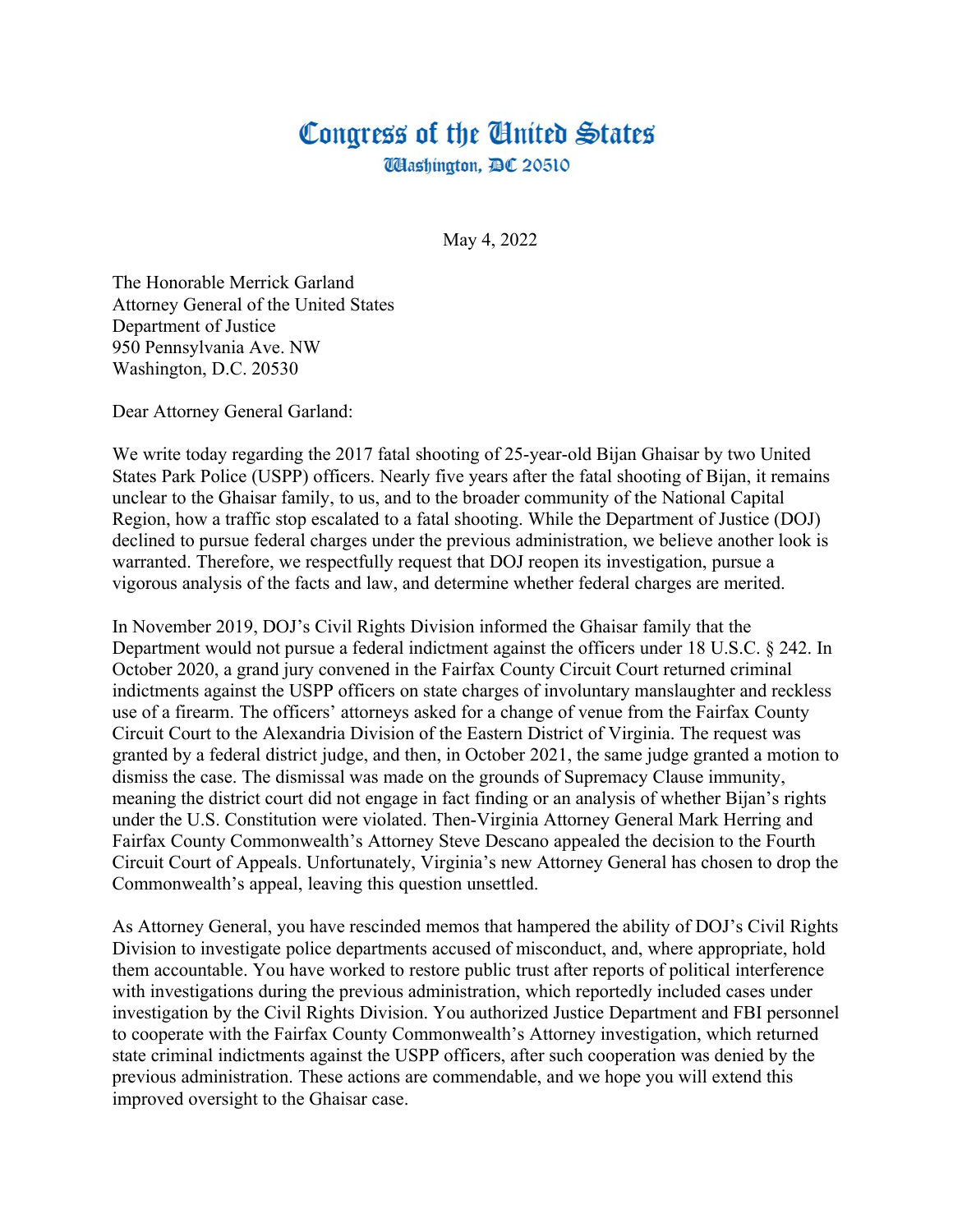To summarize, the following major decisions were made without sufficient explanation: DOJ declining to file federal charges in 2019; DOJ declining to share physical evidence or the conclusions of its personnel with local attorneys; the federal district court's dismissal of the case; and the Virginia Attorney General's withdrawal from the appeal of the dismissal. Taken together, these decisions mean that Ghaisar's family cannot be confident that the circumstances of Bijan's death have received the rigorous legal scrutiny they deserve.

As you know, the Federal Bureau of Investigation (FBI) investigated this shooting in detail, interviewing more than 150 individuals (including law enforcement, civilian, and medical witnesses), analyzing evidence at the FBI Laboratory in Quantico, and amassing an investigative file of some 10,000 documents. The focus of the Department's investigation was to determine whether the officers had violated federal laws, in particular federal criminal civil rights statute 18 U.S.C. § 242. There is precedent for charges in a case like this, as DOJ's Civil Rights Division pursued similar charges in the George Floyd and Ahmaud Arbery cases.

What's more, we understand that Bijan Ghaisar's family, through counsel, has requested that the Civil Rights Division revisit its decision declining to prosecute the officers who shot and killed him. We further understand that the Department is now in possession of sworn deposition testimony taken from briefs submitted in a civil action, which includes testimony from a senior U.S. Park Police officer and a Fairfax County Police officer that may cast new light on the events of that tragic evening.

We want to be clear that we do not seek to pressure you to arrive at a decision that the evidence does not support. Rather, we simply seek an impartial review of the facts, including the newly adduced evidence from the civil proceeding. This case was only dismissed at the district level because of Supremacy Clause immunity, an issue that does not apply if the case is brought by the federal government. Supremacy Clause immunity would also not apply in other cases involving state, not federal, officers, which makes this case unique and not a pathway to reopen every case the DOJ may have declined to consider under prior administrations.

The decision to escalate to deadly force must be explained – it is unconscionable to think such a low-level offense could justify being shot to death by police. Bijan's family, and the public, are entitled to due process and an explanation of why their son is dead that reflects full scrutiny of this situation at all levels of the justice system. We hope you will use all resources and personnel at your disposal to give this case a fair, honest look and decide what the proper form of justice for this tragedy should be.

Thank you for your consideration. We look forward to your response.

Sincerely,